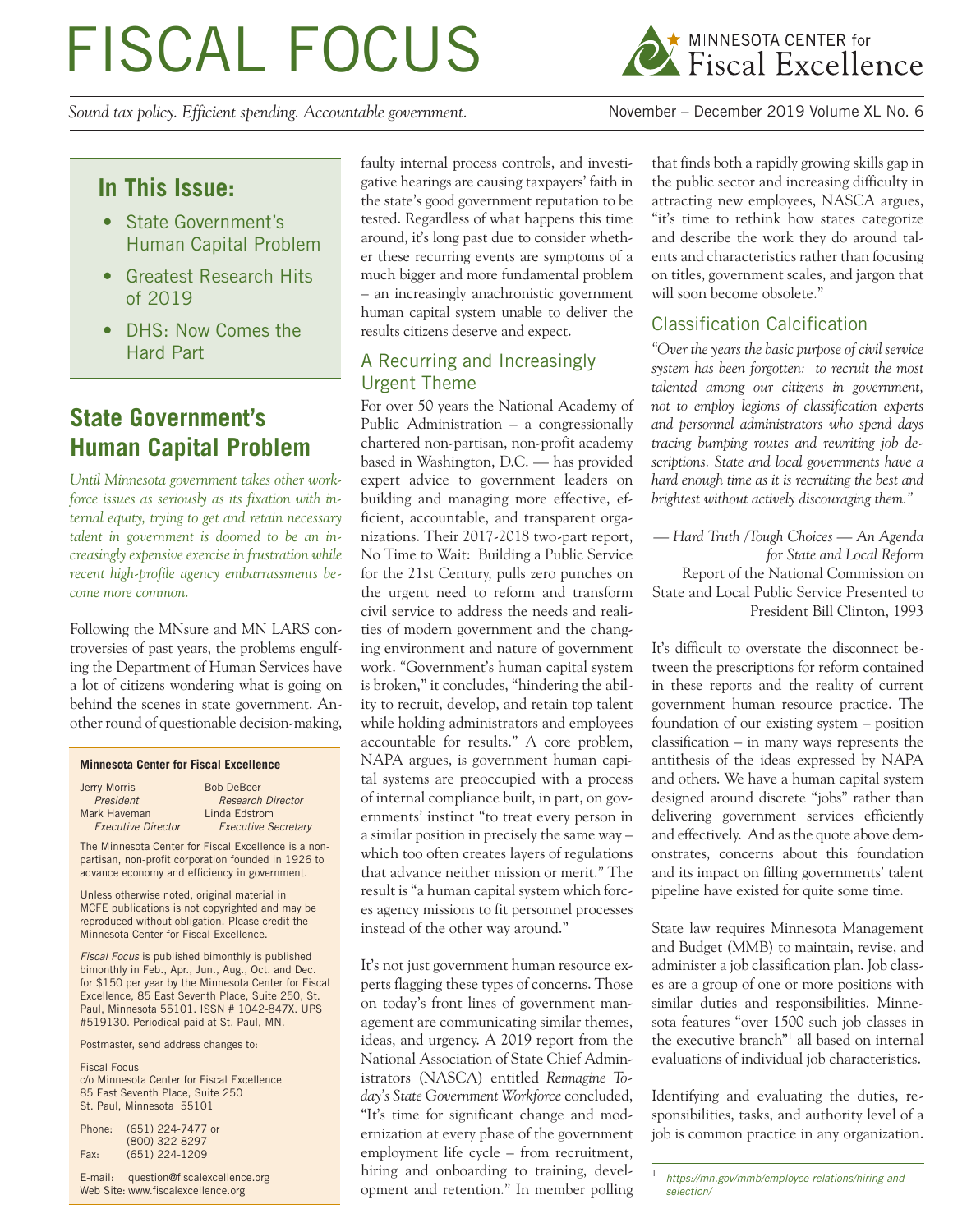What makes government human capital systems increasingly unique is how it undertakes and uses this practice. Position classification is combined with job evaluations to determine the "comparative worth" of different jobs within government. This approach is needed to deliver on the human capital system's primary objective: internal compensation equity across completely unrelated types of government occupations. As MMB has said, "Evaluating job content (the kind and level of work assigned to a position) rather than individual qualifications or employee performance allows for quantitative comparison of one state job to another [emphasis ours]. Evaluation and comparison provides the foundation for consistent state-wide classification and compensation practices."<sup>2</sup>

This is accomplished by assigning "points" to each position based on specific job characteristics and factors like know-how, problem solving, and accountability. Summing the points quantifies each job's value to government, and the relative worth of all government occupations can be compared against each other. It's difficult to find a human resource practice more controversial than "point factor" job evaluation. Supporters say it's a respected job evaluation process used successfully for decades in the private, public and not-for-profit sectors. Detractors have described it as "a completely opaque, black box … the administration of which cannot be easily explained or defended because it is half voodoo."<sup>3</sup> Unfortunately, neither the results of Minnesota state job evaluations nor the recency of these evaluations is readily available to the public.<sup>4</sup>

Regardless of its merits — or lack thereof — this "blind pursuit of horizontal equity,"

- <sup>3</sup> "How to Be Both Transparent and Secretive at the Same Time" *Compensation Café* June 16, 2017
- $4$  MMB indicated to us the reason is that the state has an agreement with the state's job evaluation consultant that allows the state to use this information internally with the compensation team, but not distribute the information externally. While the proprietary nature of the job evaluation process, procedures manual, etc. makes sense to us, we do not understand how the output from applying the methodology to Minnesota occupational classifications – the bedrock of state compensation system design -- could in any way be considered proprietary. Since it's the basis for establishing internal equity in government compensation it seems to us to fairly and appropriately fall under the heading of basic government transparency. We received the latest information via a Data Practices Act request.

as NAPA describes it, has significant implementation problems and consequences:

• **The timeliness of job evaluations is a chronic issue** – The federal government's Merit Systems Protection Board notes governments face enormous challenges in committing the time and financial resources needed to

update these evaluations to reflect "new jobs" as well as the evolution of government work. For example, at the federal level, which employs a similar system, the Office of Personnel Management found 30% of white collar positions had not been updated since 1990 and some hadn't been updated since 1970. Here in Minnesota and according to the latest MMB job evaluation information, it appears several in-

**This approach is needed to deliver on the human capital system's primary objective: internal compensation equity across completely unrelated types of government occupations.**

formation technology job classes haven't been rerated in over twenty years. It's safe Once upon a time current practice didn't create as much potential for conflict with labor markets, especially when individuals were more likely to stay with the same employer for years if not their entire career. Today, government human resource

experts note how technological advancement, automation, and the increasing complexity of issues in which government participates has — as in private industry driven the demand for a wide variety of new professional talent and emerging skills sets, knowledge, and capabilities. "Government work" is very different than it was a half century ago.

## Compensation Effects: Inequities From the Pursuit of Equity

In NASCA's 2019 survey of state chief administrators and human resource directors, respondents identified "the failure to offer competitive salaries when compared to the private sector" by far the greatest barrier to attracting high quality talent to state government. (In Minnesota, it's not just private sector competition. Over the years we have heard several examples of state government agencies losing talent to local governments due to compensation differences.) Although this finding is routinely chalked up to "not enough money," the design of the state's human capital system is a major contributor to non-competitiveness.

NAPA calls "bureausclerosis."

to say a few things may have evolved in the world of IT occupations, skills, knowledge, capabilities and responsibilities in

• **Incentives for title and grade inflation are created** – Facing this timeliness obstacle it becomes easier to get an existing job reclassified or create a new class – especially when there is a need to retain talent no longer eligible for tenure ("step") increases. As author and compensation expert Jim Brennan states, "The moment an evaluated job's internally equitable pay falls too far below the market-clearing rate, it generally gets re-evaluated upwards, reclassified by a content/title tweak or artificially promoted." <sup>5</sup> Tacking on another discrete job class (e.g. "Hydrologist 5"), adding discriminating qualifiers (e.g. "junior" "senior" "intermediate" "principal" ), and employing such descriptors in combinations creates ever more finer distinctions between jobs resulting in what

the last couple of decades.

without consideration or pursuit of alternatives that can better address changing conditions is not effective human capital management." The "one size fits all" approach to government employment prevents government from accommodating unique circumstances sur-

> rounding an agency's mission, circumstances, and needs.

• **Government operations are handcuffed in the delivery of their mission** — As NAPA argues, "seeking fairness by addressing every single situation through an identical, uniform, strictly regulated path

 $2$  This quote no longer appears on the MMB website because all content and information pertaining to the state's job evaluation process and results have been removed.

<sup>5</sup> "Point Factor Job Evaluation Concisely Summarized" *Compensation Café*, January 28, 2016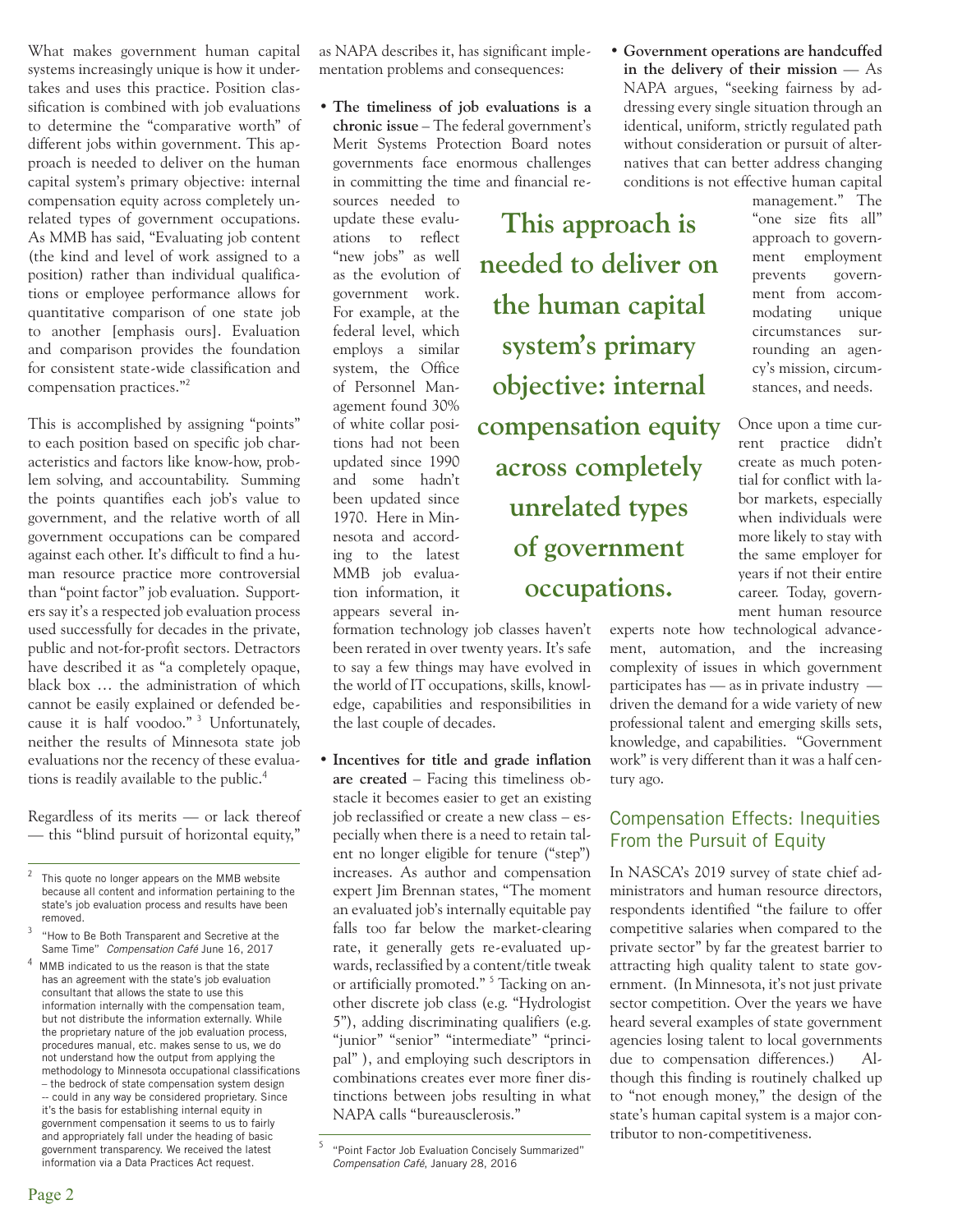The rigidity and inflexibility of government pay scales and the resulting wage compression in the public sector have long been identified as a contributing factor to the hemorrhaging of talent. One academic study found that since 1970 high skill, private sector workers have become increasingly less likely to leave the private sector to serve in the public sector. At the same time high skill public sector workers have become increasingly more likely to exit to the private sector. Notably, within the public sector workforce, the top third of public sector wage earners featured quit rates far exceeding the lower two-thirds leading the researchers to conclude, "in determining the public sector's ability to attract and retain a high quality workforce … the analysis suggests future policy discussions of public sector wages need to pay a great deal more attention to the relative dispersion in the income opportunities afforded to government workers." <sup>6</sup> In other words, how you pay, not just what you pay, matters.

Questionable and outdated job evaluation findings, often tone deaf to labor market realities, make the problem worse. For example, the class description of the state government's mid-level information technology specialist (Information Technology Specialist 3) contains the following content:

- Differentiation from lower class levels "Employees are responsible for independently completing projects or significant parts of large projects. They define what needs to be done rather than complete projects that are outlined for them by others … Participates in analyzing and designing systems, networks and applications rather than implementation only."
- Examples of work "Examines the status and operation of existing systems and recommends or performs corrective measures. Coordinates work efforts so that standard methods and procedures are employed and time and cost commitments are achieved. Performs detailed analysis of modifications to existing systems."
- Abilities "Project future MIS needs, analyze/develop alternatives, and recommend action sufficient to provide technical assistance to management in the long-range

# **"Mission First, Principles Always, Accountability for Both"**

State efforts to reform their human capital systems differ in scope, scale, and approach. Incremental strategies often focus specifically on pay scales and structures. One common example is "broadbanding" in which the number of job classes are dramatically reduced but the associated pay scales are no less dramatically expanded to create greater internal compensation flexibility. Other tweaks include replacing tenure increases with some form of performance review linked to the acquisition of skills, knowledge and capabilities. On the other end of the spectrum are states that have essentially transitioned away from the traditional civil service structure including potential protections from political influence — and adopted a largely "at will," performance-based workforce design akin to the private sector.

Perhaps the most radical reform vision to try to reconcile all these needs, demands, and expectations comes from the recommendations of the National Academy of Public Administration report *No Time to Wait: Building a Public Service for the 21st Century* highlighted in this issue. NAPA argues for a human capital system built on a three-legged stool of "Mission First, Principles Always, Accountability for Both":

- Mission First Build a "federated" human capital framework allowing agencies the flexibility to develop customized human capital systems to meet the specific needs of their missions.
- Principles Always Ensure these tailored human capital systems remain grounded in merit system principles<sup>9</sup> which has been at the core of public administration for well over a century. (NAPA argues merit principles are not the problem; how they have been brought to life by government laws, regulations, rules, process, and personnel authorities is the problem.)

planning process. Assess operations (equipment, staff, training, etc.) needs sufficient to establish priorities and develop budget • Accountability For Both – Ensure that the system focuses not on the devotion to process and regulations but on how its products – merit-based, agency-specific human capital policies and strategies help agencies achieve their missions.

#### **Key features of such a system include:**

- A comprehensive human capital redesign oriented around talent management in particular "lines of work" (finance, IT, etc.) rather than specific jobs;
- A centralized executive agency supported by a cross agency advisory council dedicated to strategic workforce planning; continual monitoring of the skills, knowledge and capability needs across government and their evolution; and support in implementing agency human capital plans;
- Creation of agency "talent managers" to supervise and manage individual growth and development in concert with agency needs and mission
- Professional and career advancement through acquisition of credentials from mastering competencies and performance;

To be sure the visual description in the report (likened by NAPA to a "concept car") of what this model would actually look like in practice bears no resemblance whatsoever to the human capital system Minnesota now has in place. Whether this reform approach is "right" for Minnesota is an open question. But the challenges NAPA highlights prompting calls for reform should resonate. That's especially true for Minnesota which requires not just talent, but the continual pursuit of innovation, efficiency, and productivity improvement to keep costs from exploding and our "high tax / high service" competitiveness model working.

recommendations. Understand, evaluate, assess and implement complex data processing systems, software and equipment

<sup>6</sup> George J. Borjas, 2002. "The Wage Structure and the Sorting of Workers into the Public Sector," NBER Working Papers 9313, National Bureau of Economic Research, Inc.

The nine merit system principles applied to federal civil service are found in Title 5 of the United States Code — 5 U.S.C 2301(B)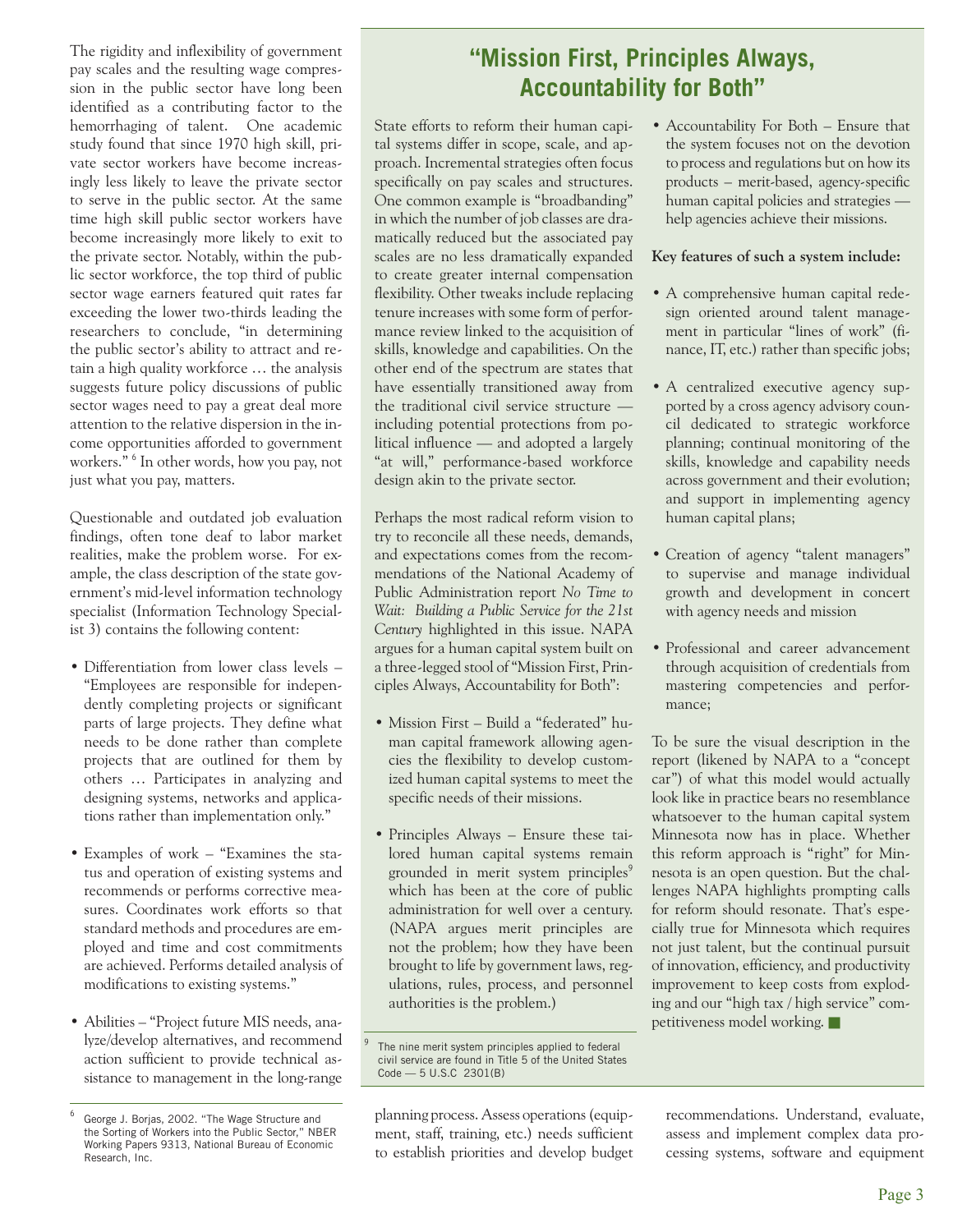sufficient to make recommendations for purchase and implementation."

State job evaluations deem this job of less value to government than, among many other occupations, a Zoo Guest Services Supervisor and a Central Mail Supervisor. It's circumstantial evidence of one of the common criticisms among human resource professionals of these types of evaluations — a bias of projecting greater value onto positions having responsibilities for managing people.

A further contributing factor to the state's competitiveness problem is the use of "steps" — which one human resource expert describes as the "quiet, automatic, uncontroversial, unnoticed, seniority-based progressions based on nothing but time." These annual adjustments are applied uniformly across the classified government workforce<sup>7</sup> and use tenure as a proxy for acquiring skills, knowledge, and capabilities. Steps have a significant compounding effect on compensation levels when combined with cost of living adjustments that are also employed uniformly across the workforce. For example, the new Minnesota Association of Professional Employees (MAPE) contract

features step increases of 3.6% per year and cost of living increases of 2.25% and 2.5% over the next two years respectively. Thus, the total salary increase for step-eligible MAPE employees over the two year contract period is 12.5% (1.0225 x 1.036 x 1.025 x 1.036). According to the Subcommittee on Employee Relations, about 57% of MAPE members are eligible for these step increases.

Many MAPE employees may merit this

increase (some perhaps more). Many may not. Many may deserve this increase but are unable to get it because they are no longer step-eligible. Some of the step-ineligible 43% may already be significantly undercompensated relative to the private sector or local governments. Absent a new job class or some other system manipulation, their continued service in state government may be at risk. Practically, the rigidity and inflexibility of millions of dollars in step compensation resources and the inability to repurpose them represents a significant opportunity cost with respect to attracting and retaining talent where it is needed.

Indirect effects also arise. The predominant focus on ensuring internal equity among all employees regardless of performance, learning curves, and professional development can backfire and appear highly unfair to employees. As one human resource expert has noted, "when salary compression and the policies that enable it are sustained over several years, it can be demoralizing and lead to widespread dissatisfaction. Employers should be concerned because salary compression transforms the organization's single largest cost (i.e., compensation) from a motivator into a "demotivator."

To offset salary disadvantages state government has historically relied on its comparatively more generous fringe benefit packages. In particular, the retirement security offered by defined benefit pension plans has

**Dedicating more resources for larger and larger band aids to address the slow, steady talent bleed from current system design is an expensive proposition.**

been government's primary countermeasure for securing and retaining talent. However, in the effort to save these plans and restore them to health, potentially new talentrelated problems have been created.

One cost saving tweak implemented in the last round of repairs was the elimination of "pension augmentation" in which future pension benefits for individuals who have left public employment are still increased by an

established annual interest rate until the defined benefit is claimed. The elimination of pension augmentation keeps sorely-needed dollars in the pension system, but with a talent-related drawback. The way defined benefit pensions work, the economic benefit of working in the public sector is now even more conditioned on making government a lifelong career choice. Any public serviceminded individuals interested in devoting anything less than a decade or more of their working career to government service would find their own retirement security and interests substantially harmed. Similarly, those already in government are incentivized to prolong their careers in government due to simple retirement economics. Without augmentation, defined benefit plans become as much a hostage situation as a retention tool. How this change impacts motivation, the quality of the public workforce, and the quest for talent remains to be seen.

Interestingly, the latest round of state employee contracts includes several new spending proposals to try to mitigate the talent access and retention problems stemming from current compensation system design. Upon ratification by the legislature:

- Agencies under a pilot program would be permitted to offer student loan reimbursements, up to \$5,000 per calendar year or \$25,000 over 5 years subject to some tenure related conditions.
- Agencies could offer a recurring incentive up to \$5,000 to new employees who accept hard-to-fill positions. Agencies would also be able offer referral incentives up to \$1,000 for hard to fill positions
- Upon request of an Appointing Authority, MMB would be permitted to grant equity adjustments to employees to maintain internal equity. The employee may advance within the salary range or receive up to \$2,500 in a lump sum payment if they are at the top of their range.

Dedicating more resources for larger and larger band aids to address the slow, steady talent bleed from current system design is an expensive proposition. Perhaps that's why a management columnist for *Government Executive* argues "Position classification is an antiquated process that government can no longer afford"<sup>8</sup>

# Implications for Government Accountability

A human capital system built around a culture of internal process compliance risks overlooking the bigger accountability issue of delivering results to taxpayers. Critics of traditional government human resource management point out accountability in a

 $\frac{7}{1}$  Collective bargaining units may differ in the magnitude of step increases within employment contracts but they all have them.

<sup>&</sup>quot;What's in a Name? Everything. That's Wrong With Job Classification" Government Executive June 2015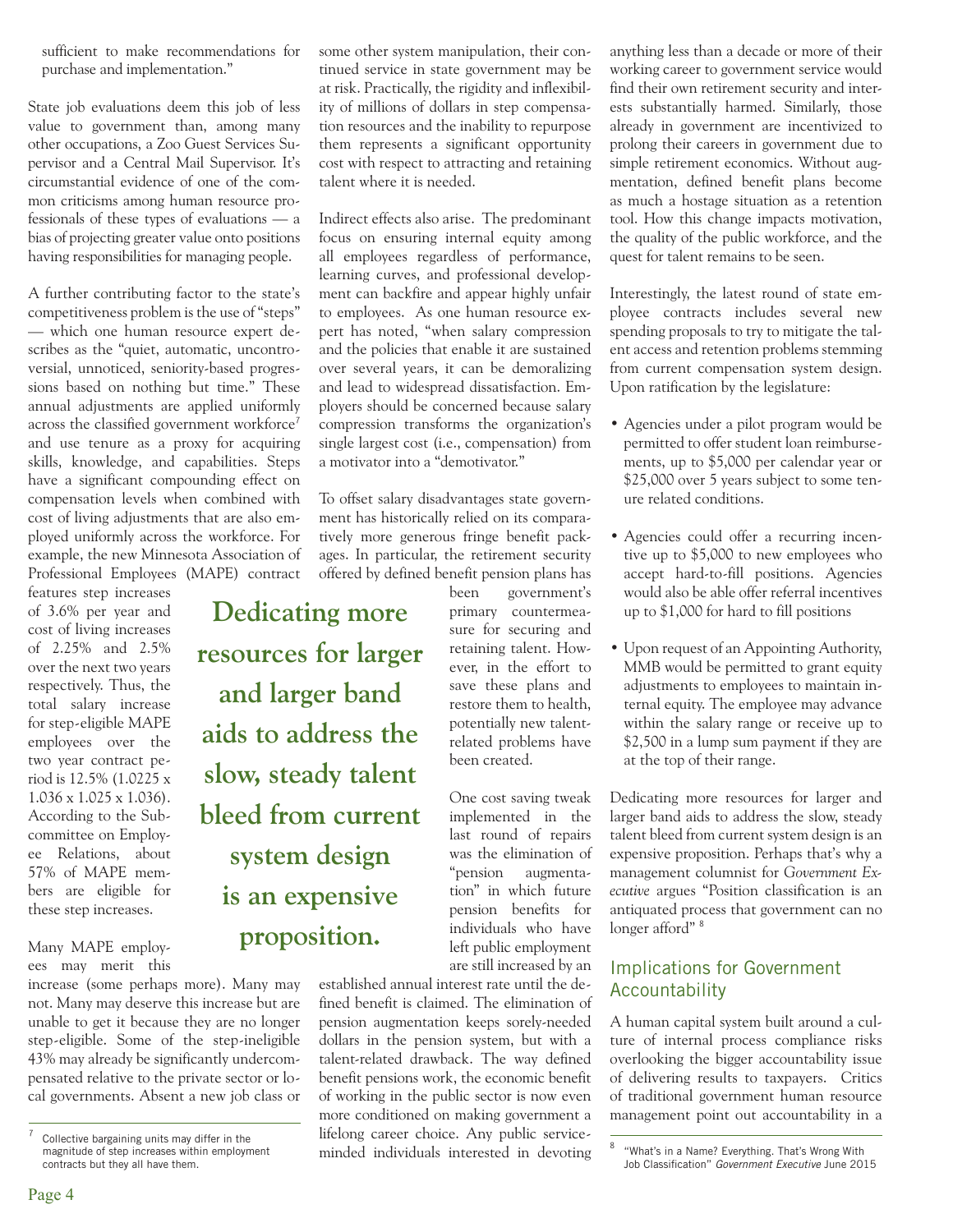government human capital system should be determined by outcomes, not defined by adherence to human resource processes and rules. Or as NAPA states, "One of the problems crippling the current human capital system is the effort to force agency activities to fit personnel processes instead of the other way around."

With this in mind the recent troubles consuming the Department of Human Services on opioid payments is perhaps worth a closer look. The Office of Legislative Auditor's scathing Special Review concluded:

 *"The department did not have legal authority to make the payments; it did not document why, when, and who decided it was appropriate to make the payments; no one at DHS takes responsibility for the decision; and no one at DHS can provide a rationale for the payments. The overpayments continued over several years and did not stop until an outside inquiry brought them to light."*

In the organization chart presented in the OLA report, there are seven levels of management above the front-line State Opioid Treatment Authority Representative (position class: "Human Services Program Consultant") Three of those management levels are unclassified executive positions (assistant commissioner and higher). The four intermediate management levels are classified job positions – originating from four possible "Human Services Supervisor" job classes (numbered 1-4) and five possible "Human Services Manager" position classes (numbered 1-5). Reviewing the descriptions for these 9 different supervisory and middle management job classes it is often difficult to substantively distinguish skill and knowledge requirements and responsibilities. It's not a leap to consider duplication, overlap, and repetition might be a contributing factor to the problems at DHS.

According to the job class description for "Human Service Program Consultant" (the job class into which the State Opioid Treatment Authority Representative belongs) the section "distinguishing characteristics" (from other job classes) states, "Consultant scope of responsibilities extends across administrations and occasionally across agency lines with authority to develop legislation, policy, delivery systems and to ensure compliance with applicable laws and regulations." Similar language regarding involvement in and responsibilities for one or more of these activities can be found in all 9 possible supervisory and manager class descriptions that exist between this individual and the assistant commissioner level.

We have no way of judging whether or not the existence of nine different supervisory and management job classes in the delivery of human services have merit or if the four supervisory and middle management layers that exist in this particular situation is warranted. Program details, activities, and responsibilities may justify them. However, there is a familiar saying in college football: when a coach claims to have three potential starting quarterbacks, he doesn't have a starting quarterback. Similarly, when everyone is generically assigned responsibility for activities and obligations, no one has responsibility. In that respect, the OLA's "Sergeant Schultz-like" description of the situation in DHS may not be particularly surprising.

## Reform with a Capital R

*"One of the great failings of democracy is the tendency to take the path of least resistance and avoid controversy wherever possible."*

— Eugene Patterson

In his book The Warping of Government Work, Harvard University public management professor John Donahue tracks the evolution and growing divide between public and private sector employment over the past several decades. He concludes talent deficits will increasingly define government as higher skilled workers spurn public sector jobs. At the same time government employment becomes a refuge from the higher risk and increasing uncertainty defining private sector employment making it rigid and more resistant to change. Both trends, he argues, are contributing to shortfalls in public sector performance.

Public workforce policies are now caught in a tug of war between the defense of middle class values and the urgent need to deliver on public sector imperatives of efficiency, innovation, flexibility, and performance. Despite the need to reconcile these objectives, there appears to be little appetite for grasping high voltage wires that connect them. But good government and fiscal excellence demands it.

In the aftermath of another and different DHS kerfuffle, MMB Commissioner Frans acknowledged it might be time to update

state contracting laws, saying "We will recommend to the Legislature that it is time to fix the statute to make it more amenable to modern business practices."

That's not the only statute that deserves such an examination.

# **Greatest Research Hits of 2019**

As is our custom in the year's last issue of Fiscal Focus, we take a moment to look back on "the year that was" in the National Bureau of Economic Research's Working Paper series. Once again we find that incomprehensible mathematics and turgid academic prose offers important information and useful insights on many issues and policies being debated at the state capitol.

## Tax Incentives, Innovation, and Entrepreneurism

The devil is in the angel's details. That's the conclusion of a study examining the relationship between angel investor tax credits and entrepreneurship.10 Examining angel investor credit programs across the country researchers found no measurable effect on local entrepreneurial activity or beneficiary company outcomes. The problem? State programs often failed to screen out financially unconstrained firms. Over 90% of beneficiary companies fell into one of three categories: 1) the company had previously raised external equity; 2) a corporate insider received the credit; or 3) the company was not in a high growth sector. One third of beneficiaries included an investor receiving a tax credit who was an executive at the company. Moral of the story is to manage eligibility carefully, otherwise it can become an angel tax arbitrage program.

Research and development credits received a fair share of attention this year. These have long been generally considered the most economically justifiable forms of favorable tax treatment because of positive spillover effects on the rest of the economy. Which raises the question, have these spillover effects changed over time? 11 Replicat-

 $^{10}$  Howell and Mezzanotti, "Financing Entrepreneurship through the Tax Code: Angel Investor Tax Credits" NBER Working Paper No. 26468, November 2019

Lucking, Bloom, Van Reenen, "Have R&D Spillovers Changed?" NBER Working Paper No. 24622, May, 2019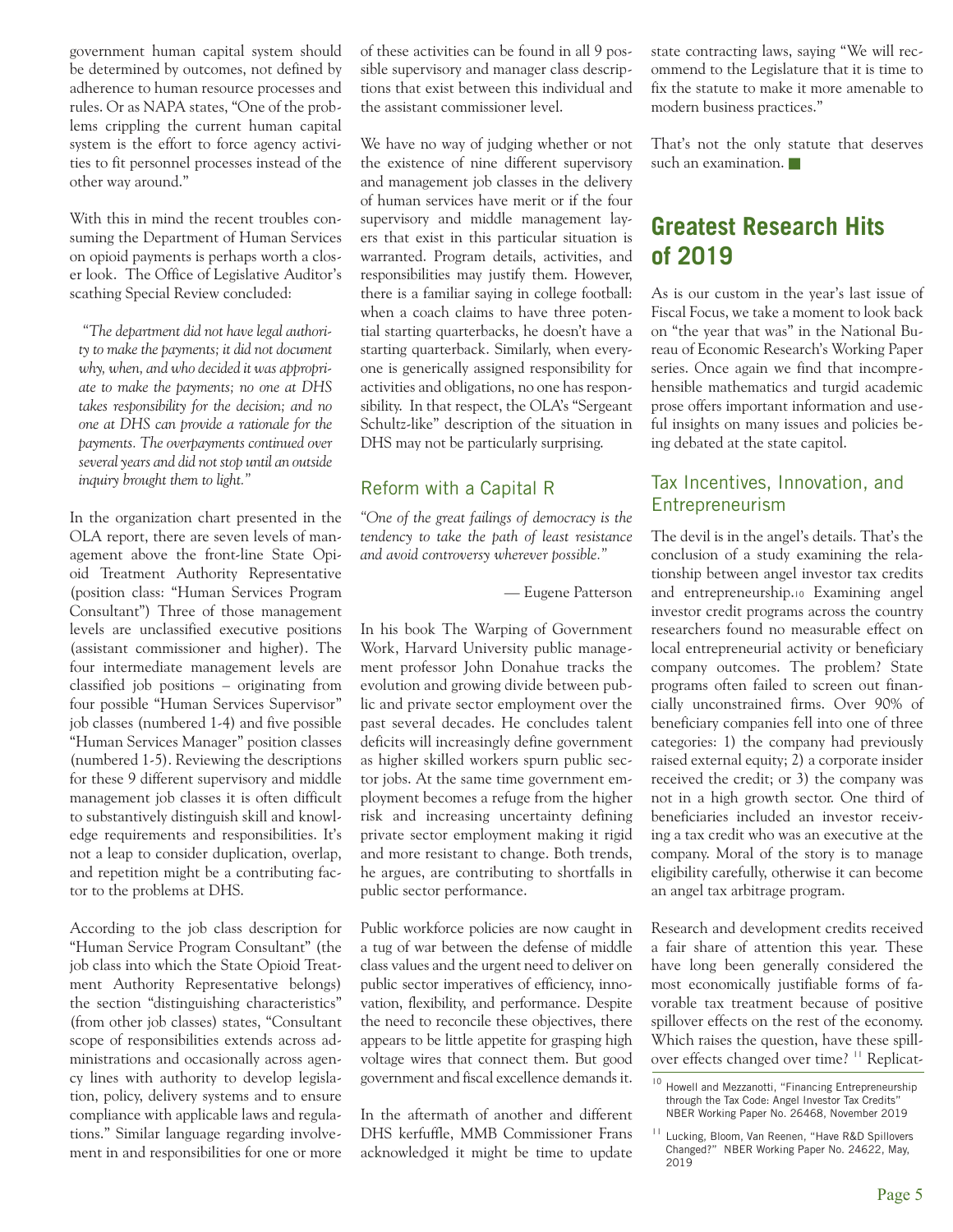ing a previous analysis to include 15 years of additional data, researchers found the marginal social return to R&D now exceeds the marginal private return to R&D by a factor of four — compared to a factor of three in the original investigation.

How does corporate R&D impact labor? Does it increase worker retention by creating new internal job and career opportunities or does it lead to departures to new and growing firms? Does it create new marketable skills and job options for workers or lead to unemployment by making labor and skills obsolete? These questions were examined in a study of corporate R&D and labor mobility in 31 states.<sup>12</sup> Researchers found no effect on worker retention, employment loss, or movement to other companies. Researchers did find, however, that R&D increased employee departures to new start-ups that are venture capital backed, high tech, high wage, and in different sectors than the parent firm.

R&D credits have been strongly linked to innovation, but do state R&D credits effect the rate of formation and growth potential of new businesses? In a study of 25 states over a 20-year period researchers found "striking evidence" that state R&D credits have a long-term impact on the quantity and quality of entrepreneurship in a region.<sup>13</sup> Policy patience, however, is warranted. While state-level R&D credits have little to no effect on new firm formation in the first few years, researchers found these incentives led to a 20% increase in the quantity and quality-adjusted quantity of entrepreneurship over a ten-year period.

#### Taxes and Behavior

Determining if and how taxes make people behave differently has always been research catnip to academia. A couple of contributions caught our attention this year. The first, is an examination of the ultra-wealthy in response to estate taxes (that was also flagged by the Star Tribune in an editorial page commentary.)<sup>14</sup> Researchers looked at the mobility of the Forbes 400 richest Americans to examine their sensitivity to a change in federal estate tax law which made the existence of state-level estate taxes far more economically relevant.<sup>15</sup> Perhaps unsurprisingly, the number of Forbes 400 individuals in estate tax states fell by 35% compared to non-estate tax states. The fascinating part of the study examines the cost-benefit analysis for having an estate tax modeled on the current federal estate tax. With respect to

Minnesota, researchers concluded the cost/benefit of having an estate tax depends on how sensitive the "very wealthy" are to estate taxes compared to the "ultra-wealthy." If we assume the very wealthy relocate at the same rates as Forbes 400 billionaires, the cost of having a Minnesota estate tax exceeds the benefits by 40% reflecting \$4.2 billion in lost revenue (present value). On the other hand, if we assume the

very wealthy relocate at only half the rates of the super-rich, the benefits of having the tax exceed the cost by 41% reflecting a \$5.1 billion present value revenue gain.

The analysis does come with two major caveats: 1) results do not factor in indirect effects like reduced in-state investment, charitable giving, etc.; and 2) the impacts on sales, property, and other tax revenues are not included. Nevertheless, the study suggests future behavioral responses to state estate taxation is an important question with potentially major state fiscal implications.

The behavioral impact of increasing the top rate of high-income earners was the focus of a study looking at the impacts of California's tax increase of up to 3 percentage points for high income households in 2012.<sup>16</sup> Researchers concluded an additional 0.8% of the residential filing base exposed to the new top bracket moved out of California in 2013 (above and beyond baseline departure rates). When combined with declines in reported income among top bracket "stayers,"

researchers concluded migration and other behavioral responses eroded 45.2% of the windfall tax revenues from the reform.

Those interested in expanding the universe of sin taxes for both revenue and public health purposes are now sticking a policy straw into sugar-sweetened beverages. A

**The study suggests future behavioral responses to state estate taxation is an important question with potentially major state fiscal implications.**

study examined the impact of Oakland's one cent per ounce tax on sugar-sweetened beverages on retail prices, product availability, purchases and consumption.17 Researchers found about 60% of the tax was passed on to consumers in the form of higher prices. Researchers also found a small decline in the volume of beverages purchased, some evidence of an increase in purchases outside of the city lim-

its and evidence of some increase in general shopping by Oakland residents outside of the city. With respect to health concerns, they found no substantial changes in consumption for either adults or kids.

## Equity, Income Growth, and Income Inequality

A few interesting papers offered some bigger picture perspective and history on this influential set of issues surrounding state tax and fiscal policy. Research this year offered an important historical perspective on a topic that tends to get overlooked in income inequality debates—the considerable contributions government tax and redistributive policies have made in addressing these matters.<sup>18</sup> In the study, researchers from the U.S. Congress Joint Committee on Taxation, the Council of Economic Advisors, and Cornell University calculated and compared nearly 60-year trends using the most restrictive measure of income ("market income of individuals" which includes gross wages, salaries, farm income, self-employ-

<sup>&</sup>lt;sup>12</sup> Lucking, Bloom, Van Reenen, "Have R&D Spillovers Changed?" NBER Working Paper No. 24622, May, 2019Babian and Howell, Entrepreneurial Spillovers from Corporate R&D: NBER Working Paper NO. 25360, July, 2019

<sup>&</sup>lt;sup>13</sup> Fazio, Guzman, and Stern, "The Impact of State-Level R&D Tax Credits on the Quantity and Quality of Entrepreneurship" NBER Working Paper 26099, July, 2019

 $14$  "Taxing the rich pays — to a point, estate tax study shows" Doug Tice, Star Tribune, November 1, 2019

<sup>15</sup> Moretti and Wilson, "Taxing Billionaires: Estate Taxes and the Geographic Location of the Ultra-Wealthy" NBER Working Paper No. 26387, October, 2019

<sup>16</sup> Rauh and Shyu, "Behavioral Responses to State Income Taxation of High Earners," NBER Working Paper No. 26349, October, 2019

<sup>&</sup>lt;sup>17</sup> Cawley, Frisvold, Hill, and Jones, "Oakland's Sugar-Sweetened Beverage Tax: Impacts on Prices, Purchases and Consumption by Adults and Children NBER Working Paper No. 26233 September, 2019

<sup>18</sup> Elwell, Corinth, and Burkhauser, "Income Growth and its Distribution from Eisenhower to Obama: The Growing Importance of In-Kind Transfers" NBER Working Paper No. 26439, November, 2019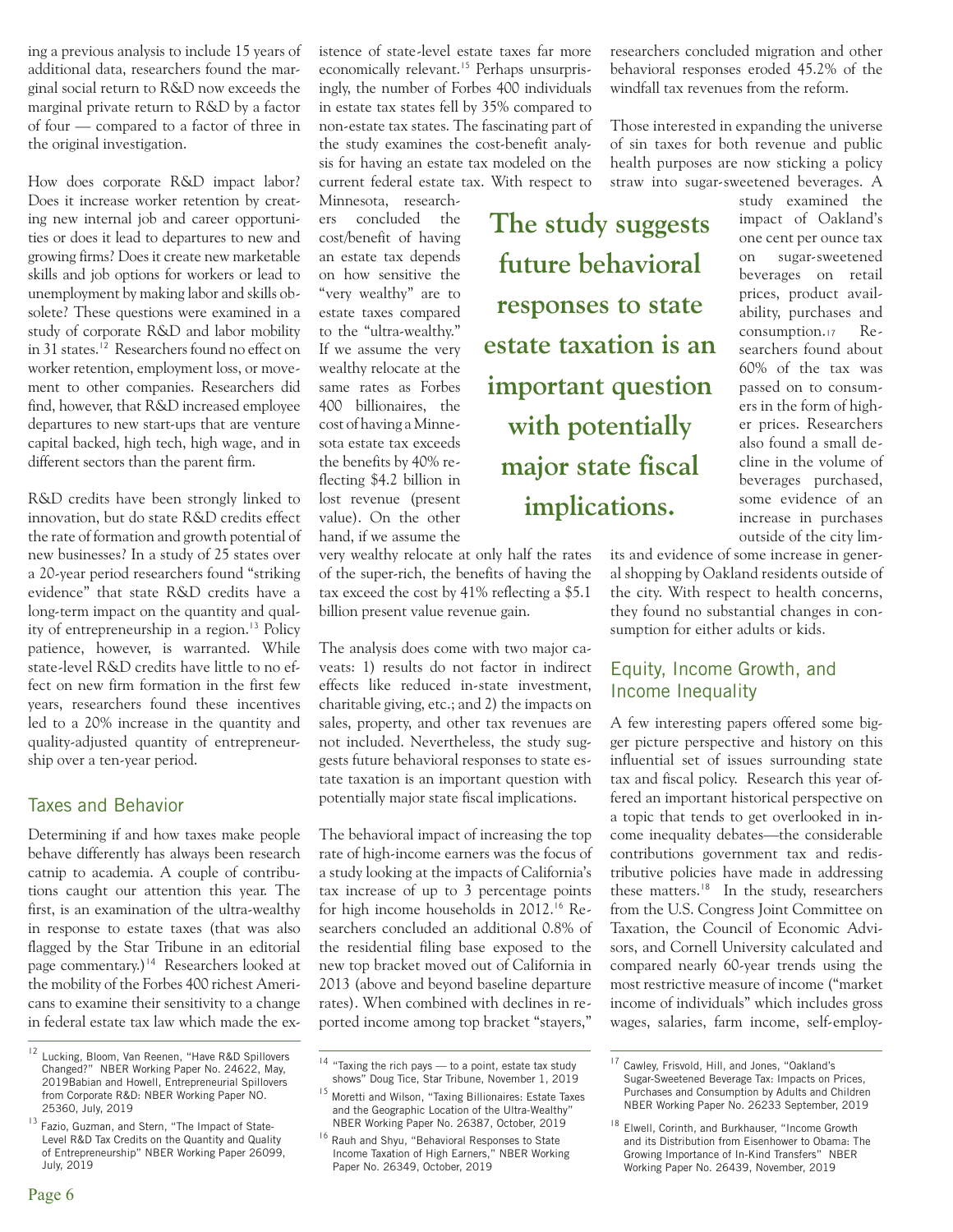ment, pensions, interest, rent, and alimony ) with the most expansive measure of income (household size-adjusted, post-tax, posttransfer market income + in-kind income + the value of Medicare, Medicaid, and employer-sponsored insurance). The former is the basis for the oft-cited concerns over stagnating middle class and growing income inequality; the latter is a more complete perspective on economic well-being.

Using the market income measure, real median income growth since 1959 has increased 23%. The lowest population quintile has experienced a 75% decline in income growth while the top quintile experienced a 155% increase in income growth. In stark contrast, switching to the most expansive measure of income, median income growth since 1959 is 154%. The lowest quintile experienced a 262% increase income growth while the top quintile experienced a 187% increase.

Turning to measures of income inequality (Gini coefficients), similar results were found. Using a market income basis, income inequality in the U.S. has risen steadily at every business cycle peak over the last 60 years, increasing 22% over that period. But using the more all-encompassing income measure income inequality in the U.S. declined by 2.5% and is 42% less than the market income-based income inequality measure. The authors conclude that excluding the impact of government taxes and transfers "substantially understates the impact of government policies in offsetting stagnant median market income and the rise in market income inequality since 1969 . . . While over this period the rich got substantially richer, so did poor and middle class Americans." For a state like Minnesota, ranked second in the nation in health and human service spending and featuring some of the nation's most generous and broadly accessible income support programs, this is a finding worth keeping in mind the next time the fairness rhetoric heats up.

Which of these programs provide some of the biggest bang for the budget buck? That was the focus of a comparative welfare analysis of 133 U.S. policy changes pertaining to social insurance, education, job training, taxes, and cash and in-kind transfers over the past half century.<sup>19</sup> Researchers created a "marginal value of public funds" measure (MVPF) based on the ratio of benefits to

# **From The Director: DHS: Now Comes the Hard Part**



Recently, new Department of Human Services Commissioner Jodi Harpstead testified before the House Health and Human Service Finance Committee on her "90 Day Review and Plan" for the beleaguered agency. As Chair Liebling noted, Commissioner Harpstead is believed to be the first commissioner in DHS history with a business background and private sector experience in managing large organizations. For an agency employing 7,300 people with an all funds budget of \$36.9 billion, that observation is both welcoming

Mark Haveman

and damning at the same time.

Commissioner Harpstead's testimony was designed to deliver two messages 1) provide assurances and supporting evidence that the department, contrary to a lot of public perception, is not on fire; and 2) offer an assessment of the problems that do exist and what DHS plans to do about them. With respect to the latter, the Commissioner described DHS as a "high-capacity agency which is soft around the edges," and defined the core problem as "soft interdepartmental process controls." As a result, an initiative entitled "Operation Swiss Watch" began on Day 91 of her tenure in which internal process improvement teams trained in quality control methods and tools will work to design and implement needed interdepartmental process controls. The objective: "get the Department's processes and systems humming like a Swiss watch."

Unsurprisingly, management and workforce considerations are an integral feature of "Operation Swiss Watch." The DHS organization chart has been revamped to improve lines of communication and accountability. New leadership positions have been created; some others have been eliminated. And, encouragingly, the kneejerk "it's too big, split it up" solution to what ails the agency was tempered by the Commissioner's observations that such actions often lead to the replication of infrastructure (a.k.a. cost), defeats the purpose of centralizing process controls, and can run counter to the intra-agency communication, coordination, and planning on which county agencies on the front lines of service delivery depend. In short, it was a thoughtful and encouraging plan of action from an experienced manager and leader.

So far, so good. Now come the implementation realities and challenges presented by the state's human capital system in delivering on the plan. Commissioner Harpstead noted the Department would like to hire additional experts. That should have prompted a question from committee members on what expertise is in short supply in an organization of over 7,000 employees containing nine different supervisory and management job classes, and most importantly, *why* it's in short supply. If we assume this needed expertise represents the creation of yet another job class, the demand for these skills and their labor market prices will do battle with the state's job evaluation process and the roulette wheel of pay equity with completely different government occupations.

DHS apparently has already experienced a talent attraction setback. In response to a committee member question about the ability to attract and retain talent, the Commissioner replied they had "swung for the fences" in trying to get three particular people. Two declined because of life circumstances, but the third declined because of the state salary structure. The state may have to eventually settle for a "double" in that important hire.

But the most interesting exchange originated from a committee member who noted getting a complex, mammoth operation like DHS running like a Swiss watch requires the right tools and the ability to move the gears around. He argued the accountability and process improvements described in the Commissioner's testimony demands the ability make appropriate human resource changes of all types. He asked the Commissioner if she needed any help from the legislature in increasing the ability to make these types of changes. "Those are good questions," she replied. "I don't know yet."

I suspect she will know the answer in the very near future.  $-$ M. H.

<sup>&</sup>lt;sup>19</sup> Hendren and Sprung-Keyser, "A United Welfare Analysis of Government Policies," NBER Working Paper No. 26144, August, 2019